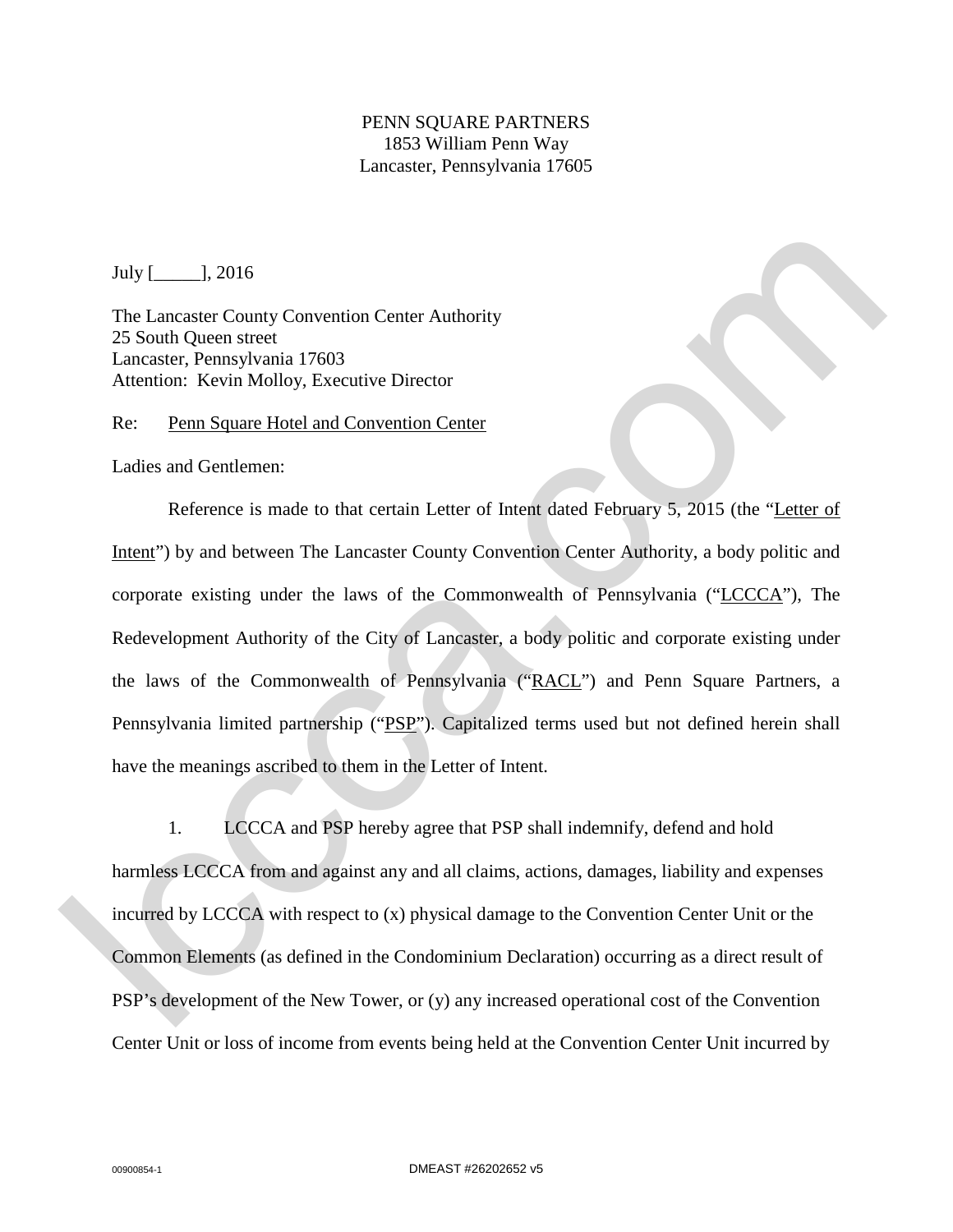LCCCA, during the construction period associated with the construction of the New Tower arising as a direct result of PSP's development of the New Tower.

2. Within seventy-two (72) hours of either LCCCA or PSP, or PSP's general contractor, obtaining actual knowledge of (x) any physical damage to the Convention Center Unit or the Common Elements allegedly occurring as a direct result of PSP's development of the New Tower, or (y) any increased operational cost of the Convention Center Unit or loss of income from events being held at the Convention Center Unit incurred by LCCCA during the construction period and allegedly associated with the construction of the New Tower and arising as a direct result of PSP's development of the New Tower (any of subclauses (x) and (y), a "Potential Indemnification Event)", such party shall provide written notice to the other party of such Potential Indemnification Event (the "Potential Indemnification Event Notice"). 2. The Commission Randon Center (2.0,28 or 1.5), or 1.31 s guident Center Center Contribution Center Unit or the Communa Elements allegedly occurring as a direct result of PSP's development of the Convention Center Unit or

A. If PSP agrees that such Potential Indemnification Event was the direct result of PSP's development of the New Tower (any such event, an "Indemnification Event"), then PSP shall have ten (10) days after the earlier of (i) receipt of the Potential Indemnification Event Notice or (ii) obtaining actual knowledge of such Potential Indemnification Event, to cure such Indemnification Event; provided that,

i. If the Indemnification Event cannot be cured within such ten (10) day period and PSP shall have commenced to cure the same within such ten (10) day period and thereafter diligently proceeds to cure the same, such ten (10) day period shall be extended for so long as is necessary for PSP to cure such Indemnification Event.

ii. Notwithstanding the above, if the Potential Indemnification Event directly affects the operation of the Convention Center Unit (for example, and as an illustration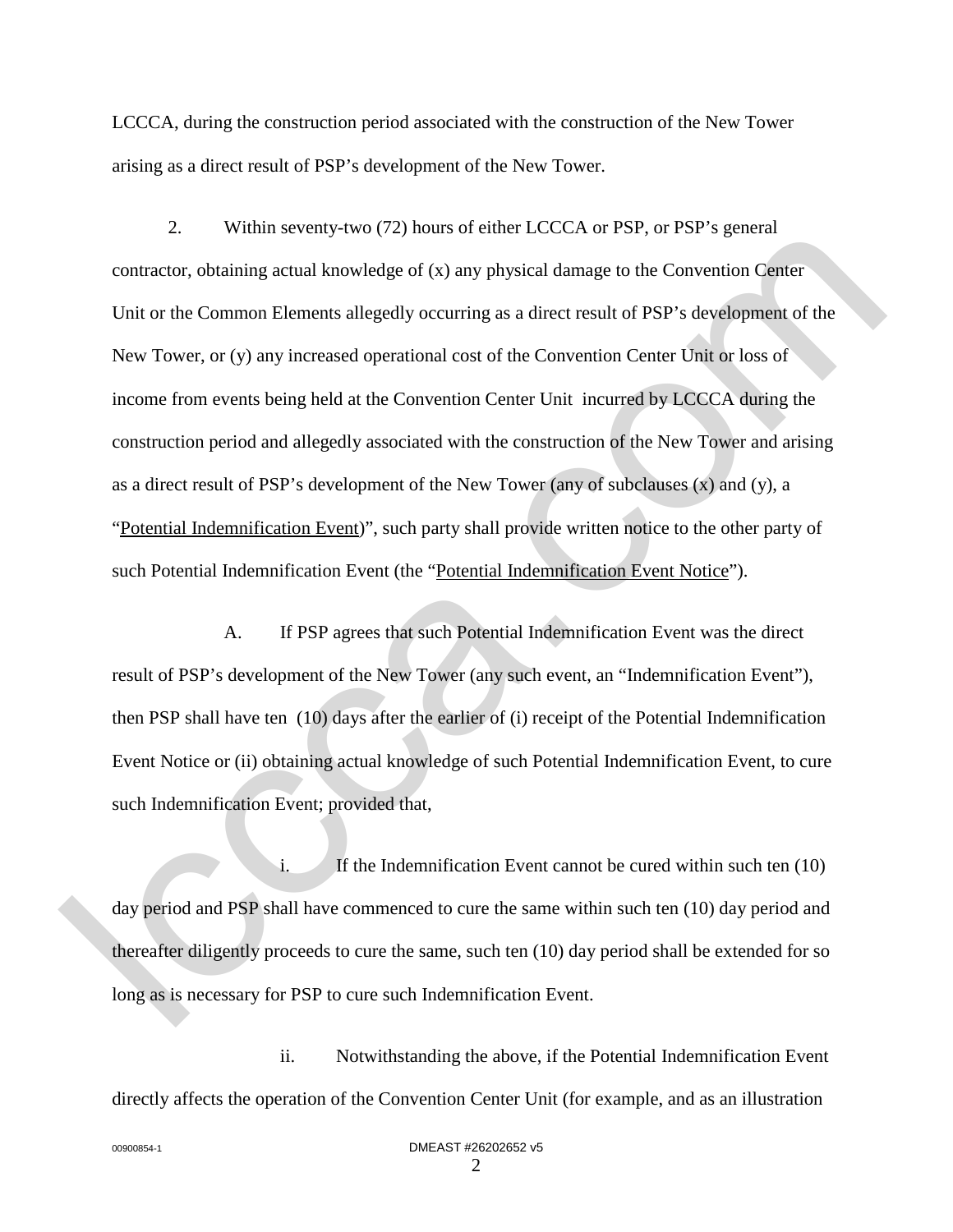only, breaking a window or causing a significant disruption in utility service) then PSP shall temporarily fix the damage as soon as reasonably possible.

iii. Repairs to the Convention Center Unit and/or the Common Elements shall be made with materials that are the same as the original, or materials that are equivalent in the reasonable discretion of LCCCA.

3. If there is a good faith dispute over the responsibility or repairs necessary in the event of a Potential Indemnification Event, and the parties cannot reach an agreement within 30 days from the Potential Indemnification Event Notice, the parties agree to resolve these claims through mediation and/or arbitration sponsored by the Lancaster County Court of Common Pleas or similar process. This process does not waive the right of LCCCA to seek a temporary or permanent injunction. Filements shall be made with materials that are the same as the original, or materials that are<br>equivalent in the reasonable discretion of LCCCA.<br>
3. If there is a good failth dispute over the responsibility or repairs nec

4. This Indemnity Agreement and the process for the cure of any Indemnification Event will remain in place for twelve (12) months after the end of construction. "End of construction" shall mean the later date of the substantial completion of the major structural and utility components of the New Tower or the issuance of a Certificate of Use and Occupancy for the restaurant to be constructed within the New Tower.

5. All notices and other communications required or permitted to be given under or in connection with this Letter Agreement shall be in writing and shall be deemed given when delivered in person or on the second business day after the day on which mailed by certified mail, return receipt requested, addressed at the following addresses (which addresses may be changed at any time by written notice given in accordance with this provision):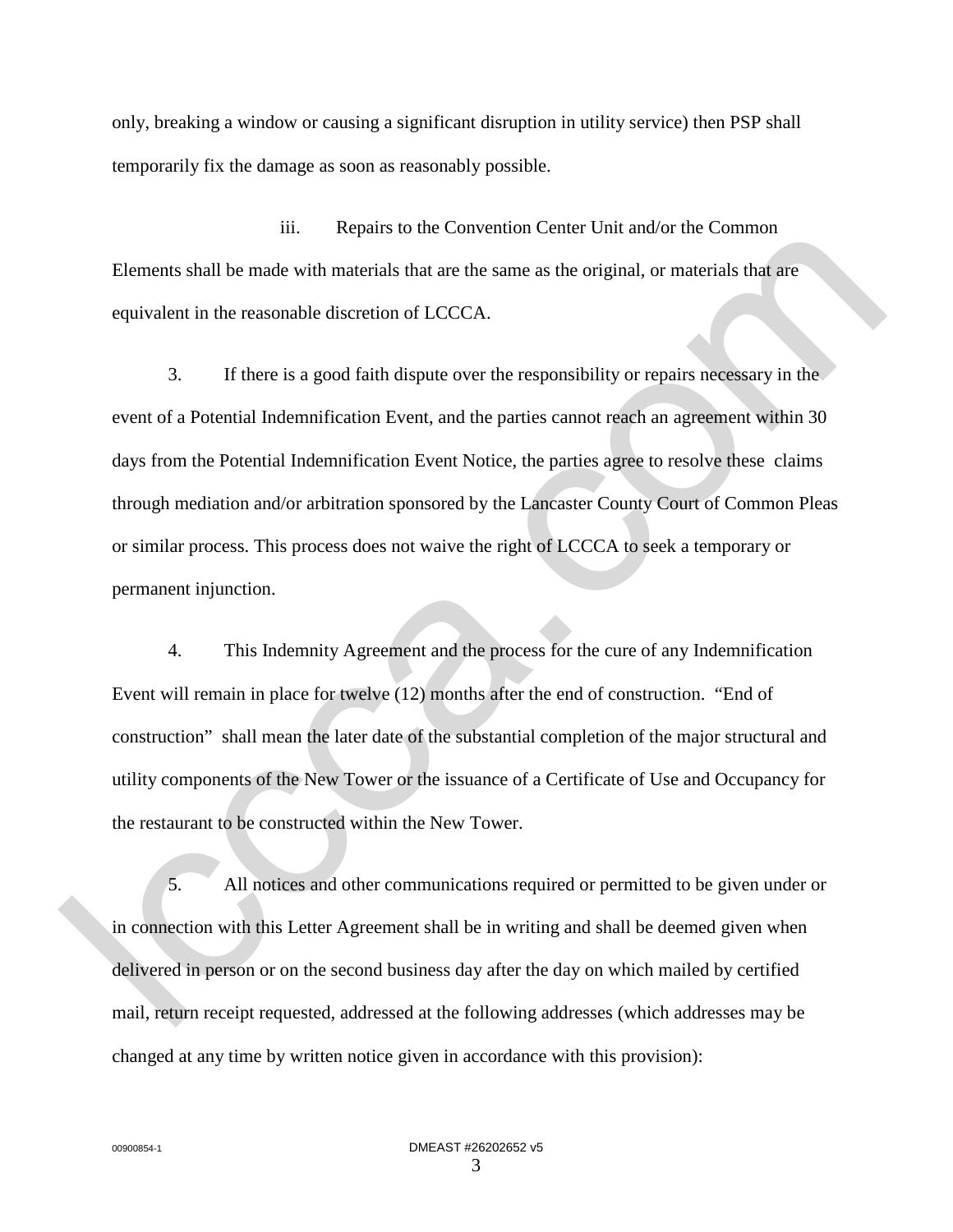## A. If to LCCCA:

The Lancaster County Convention Center Authority 35 South Queen Street Lancaster, Pennsylvania 17603 Attention: Kevin Molloy, Executive Director

B. If to PSP:

Penn Square Partners 1853 William Penn Way Lancaster, PA 17605-0008 Attention: Mark C. Fitzgerald, President and Chief Operating Officer

6. PSP will provide a schedule of major construction activities and placement of large equipment. PSP should give a week's notice for any material change in the schedule. This does not give LCCCA any ability to dictate the schedule of construction activities.

7. PSP shall take commercially reasonable steps to avoid disruption to the access to the Convention Center Unit and LCCCA activities.

8. LCCCA has the right to inspect work performed within the Convention Center Unit and/or Common Elements, including subsurface work, connections to the Convention Center Unit, utility or storm water connections, etc. PSP will provide reasonable advance notice to LCCCA before any of this work is covered, to permit inspection. Any inspection must be performed so as to not unreasonably interfere with or delay the PSP construction. The Matholson Executive Director<br>
2. The PSP:<br>
2. The PSP:<br>
2. The PSP:<br>
2. Penn Square Partners<br>
18.53 William Penn Way<br>
2. Lancaster, PA 17605-0008<br>
2. Alternation: Mark C. Fitzgerald, President and Chief Operating Offic

9. PSP must supply the name and contact information of PSP's representative either on site or readily available for questions. PSP's representative shall be Thomas Smithgall. PSP shall hold meetings with LCCCA on a monthly basis to report on the status of the project. In addition, LCCCA may request more frequent meetings if LCCCA believes they are necessary.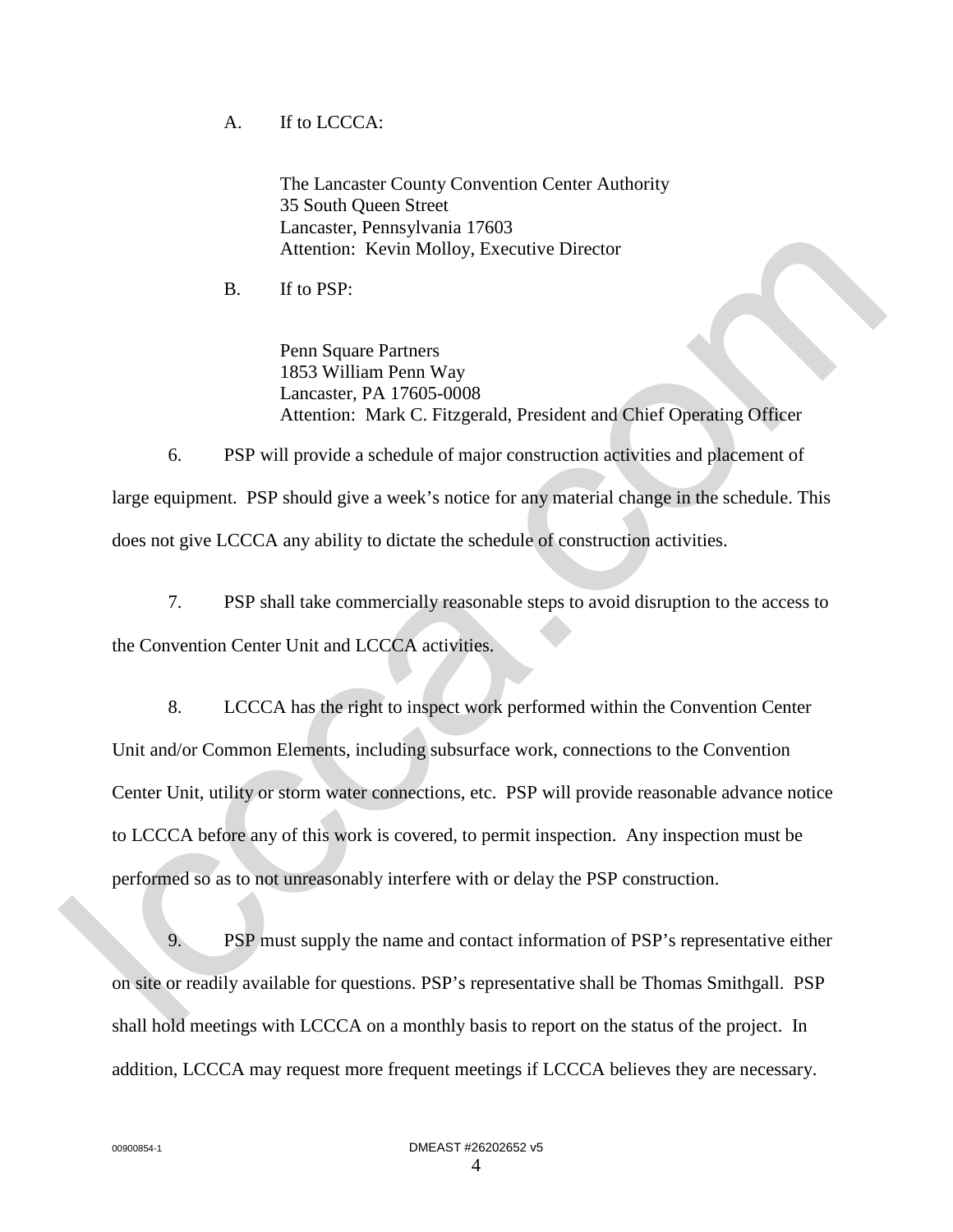[No further text on this page. Signature page follows]

lcca.com